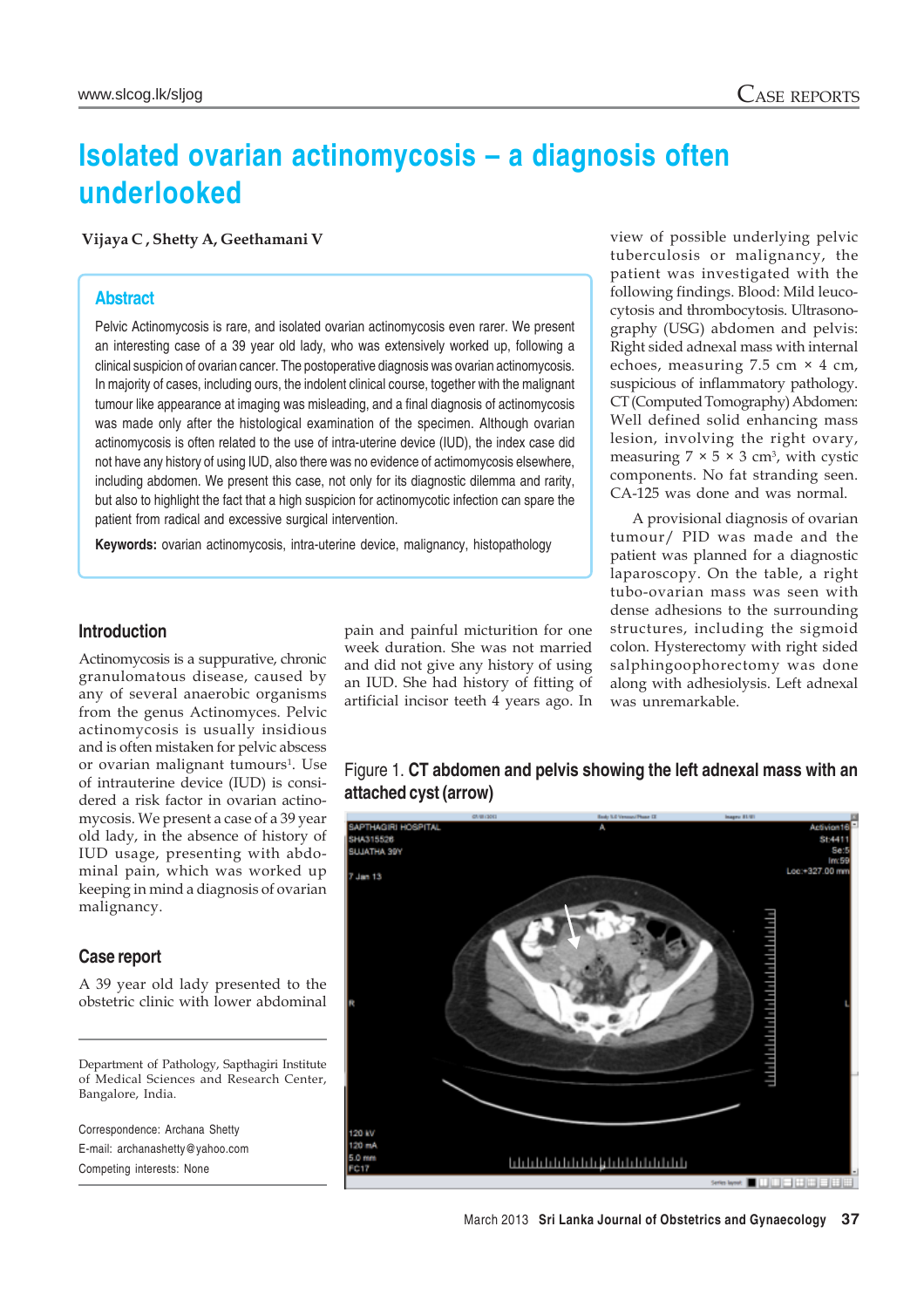Figure 2. **Cut section of the adnexal mass showing yellowish solid areas with an attached haemorrhagic cyst**



Morphological examination showed the uterus with cervix measuring 7 ×  $3 \times 2$  cm<sup>3</sup> with normal endometrial cavity and cervix. Right adnexal mass measured  $7 \times 4 \times 3$  cm<sup>3</sup> and appeared nodular on gross examination. Cut section was solid grey yellow, with attached haemorrhagic cyst measuring  $1.5 \times 1$ cm.

Microscopy of the adnexal mass showed the foci of matted filamentous organisms surrounded by the amorphous eosinophilic material (Figure 2). The adjacent tissue showed suppurative inflammation. Section from the cyst showed a haemorrhagic corpus leuteum. Sections from uterus and cervix were unremarkable. A diagnosis of ovarian actinomycosis was made.

Post-operatively the patient was put on IV penicillin for a week, was discharged and was on oral penicillin for 2 weeks. 3 months post-operatively the patient came for a follow up, which was uneventful.

### **Discussion**

Actinomycosis is a chronic suppurative granulomatous disease caused by any of several anaerobic organisms from the genus Actino-

Figure 3a. **H and E stain showing the actinomycotic colonies**

Figure 3b. **Actinomycotic colonies highlighted on Gomori's Methanamine stain**